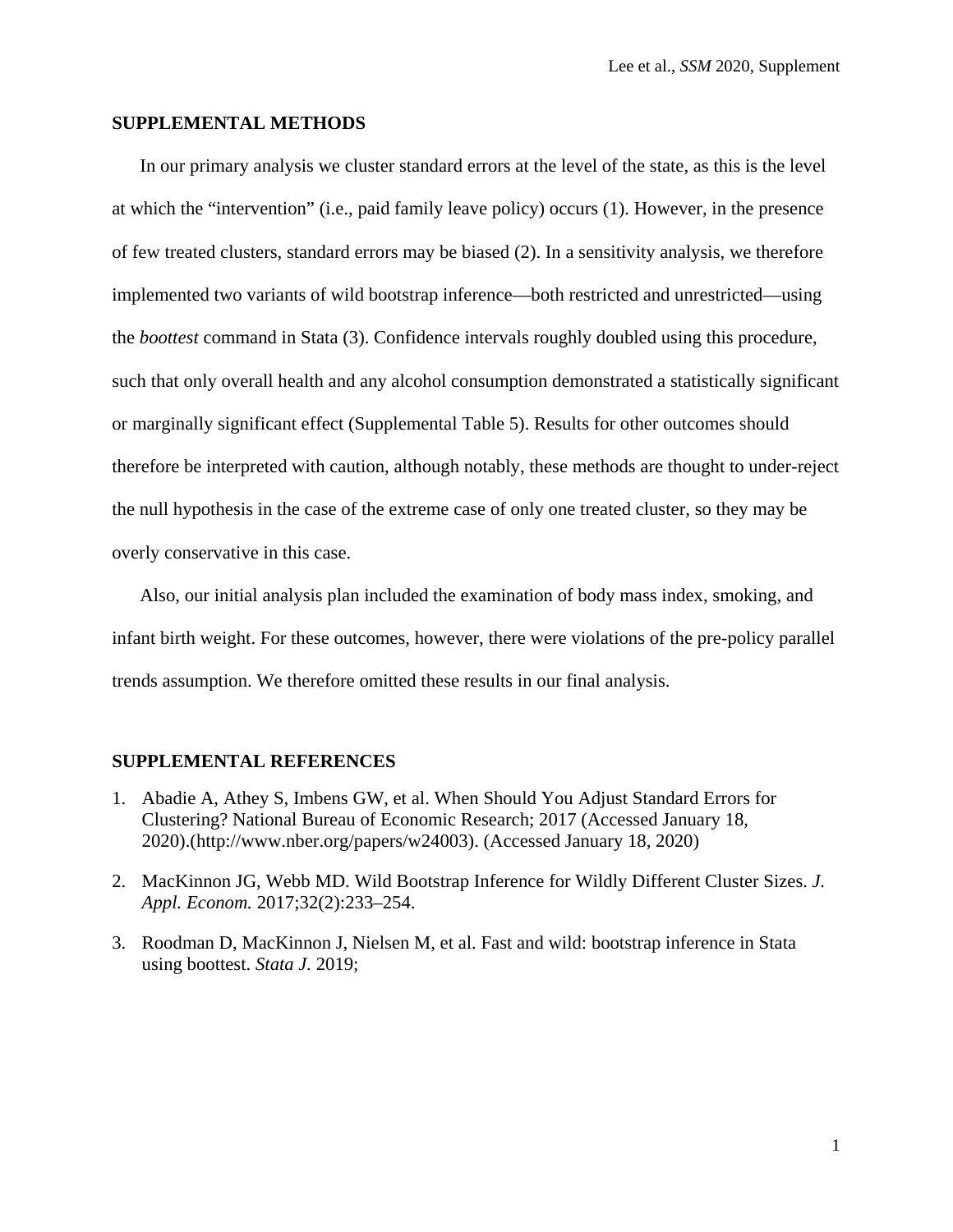

# **Supplemental Figure 1. States with paid family leave policies**

Note: Map of the continental U.S. showing state-level paid family leave policies. While New Jersey and Rhode Island passed policies during the study period, these were excluded from our sample due to the small number of observations and subsequent unstable estimates. States with policies that were passed after the study period were still included in the control group. No policies have been passed in Alaska or Hawaii.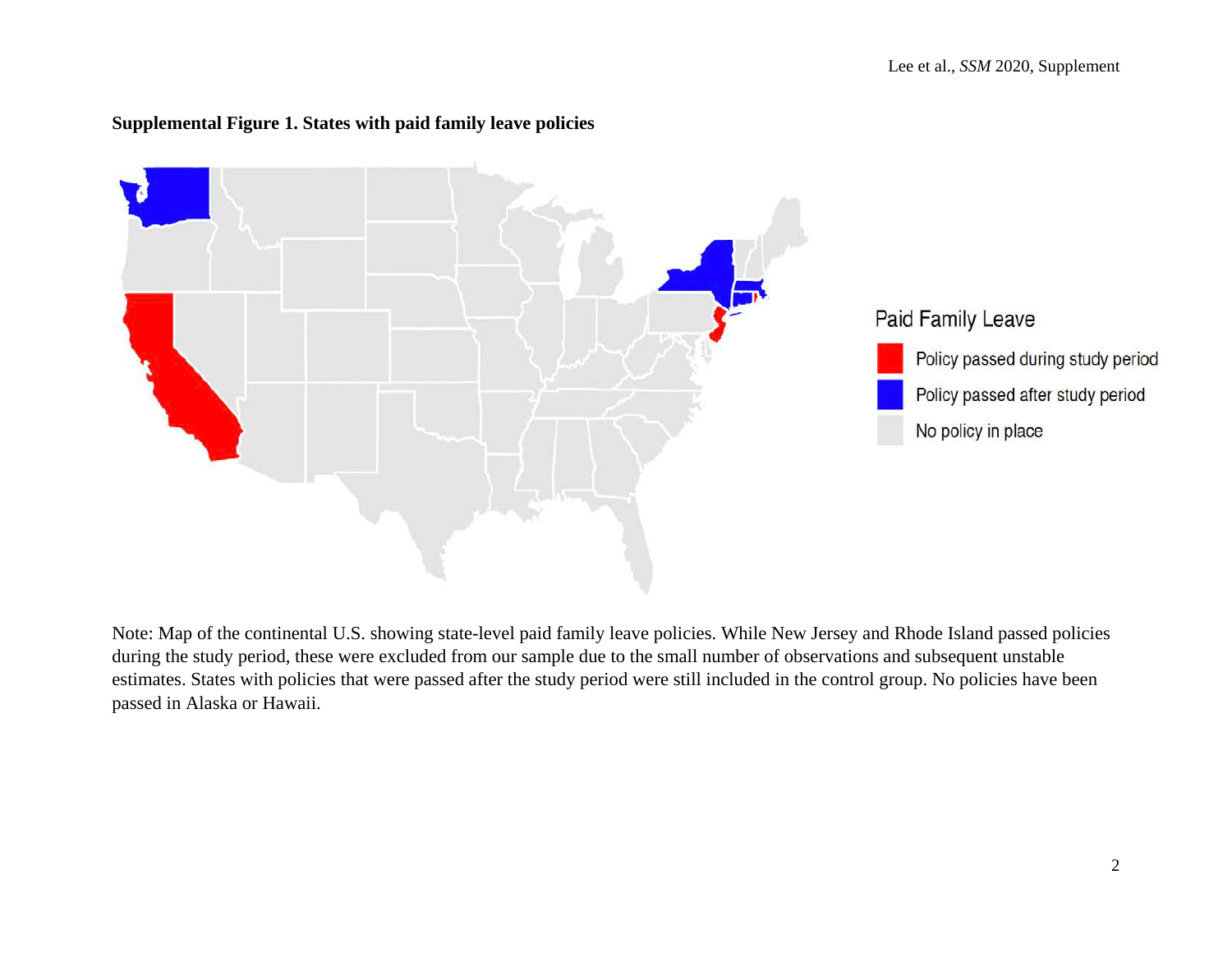

### **Supplemental Figure 2. Number of births and PFL claims paid in California, by year**

Note: Figure created based on authors' calculations using annual data from the National Vital Statistics Reports [\(https://www.cdc.gov/nchs/products/nvsr.htm\)](https://www.cdc.gov/nchs/products/nvsr.htm) and the State of California Employment Development Department [\(https://data.edd.ca.gov/Disability-Insurance/Paid-Family-Leave-PFL-Monthly-Data/r95e-fvkm\)](https://data.edd.ca.gov/Disability-Insurance/Paid-Family-Leave-PFL-Monthly-Data/r95e-fvkm). We excluded 2004 because California's PFL policy was implemented in July, and therefore the number of claims paid that year was substantially lower. Natality data for 2019 are not yet available from the National Center for Health Statistics. Note that claims may be filed by one or both parents for a single birth. PFL: paid family leave.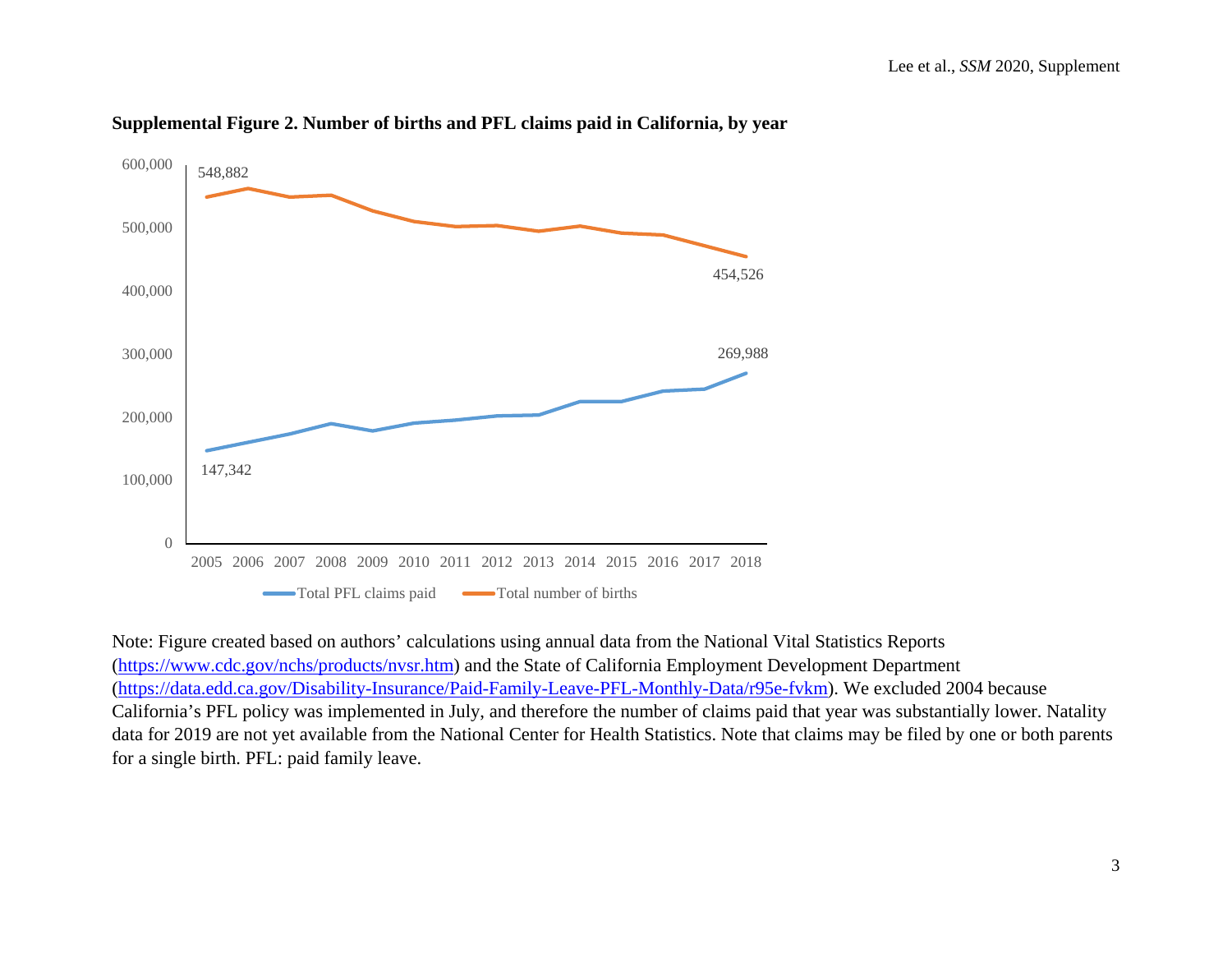

# **Supplemental Figure 3. Graphical illustration of trends in outcomes**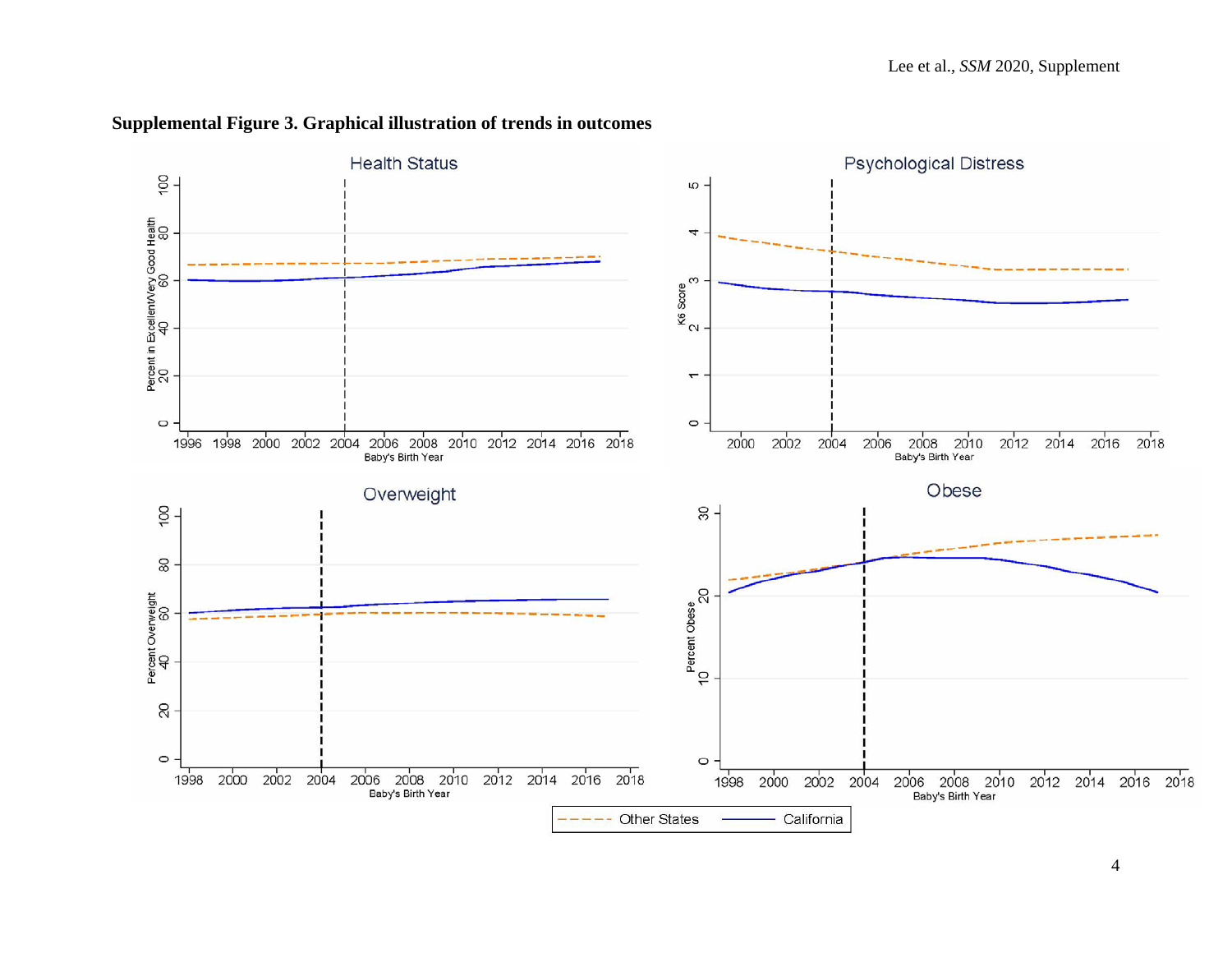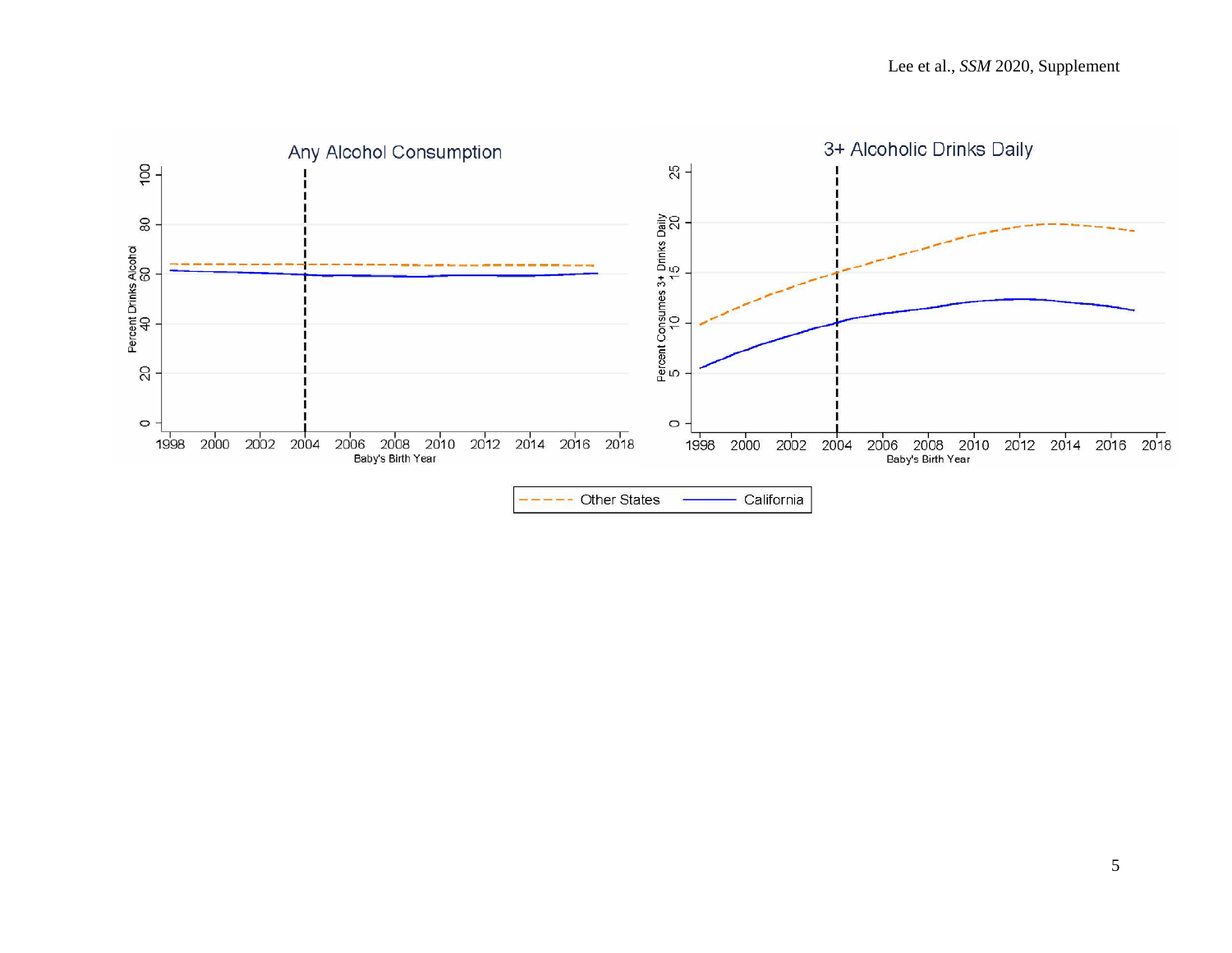|                        | $β$ [95% CI]<br>No. person-years   |
|------------------------|------------------------------------|
|                        | Test of trend in pre-policy period |
| Self-rated health      | $-0.0024$                          |
|                        | $[-0.017, 0.012]$                  |
|                        | 2,092                              |
| Psychological distress | $-0.18$                            |
|                        | $[-0.74, 0.38]$                    |
|                        | 397                                |
| Overweight             | $-0.010$                           |
|                        | $[-0.035, 0.015]$                  |
|                        | 1,333                              |
| Obese                  | 0.0071                             |
|                        | $[-0.0098, 0.024]$                 |
|                        | 1,333                              |
| Drinks alcohol         | 0.010                              |
|                        | $[-0.021, 0.042]$                  |
|                        | 1,358                              |
| $3+$ drinks daily      | 0.0019                             |
|                        | $[-0.0081, 0.012]$                 |
|                        | 1,356                              |

## **Supplemental Table 1. Test of parallel trends in outcomes during pre-policy period**

\*\*  $p < 0.01$ , \*  $p < 0.05$ 

Sample was drawn from the 1993-2017 waves of the Panel Study of Income Dynamics. Analyses involved multivariable linear regressions adjusting for parental gender, age, and educational attainment, household size, inflation-adjusted household income in the year before the child's birth, the head of household's race, and several time-varying state characteristics. We also included fixed effects (i.e., indicator variables) for state and year of birth. Robust standard errors were clustered by state of birth. Coefficients represent a test of whether trends in outcomes were parallel for California and non-PFL states during the pre-policy period.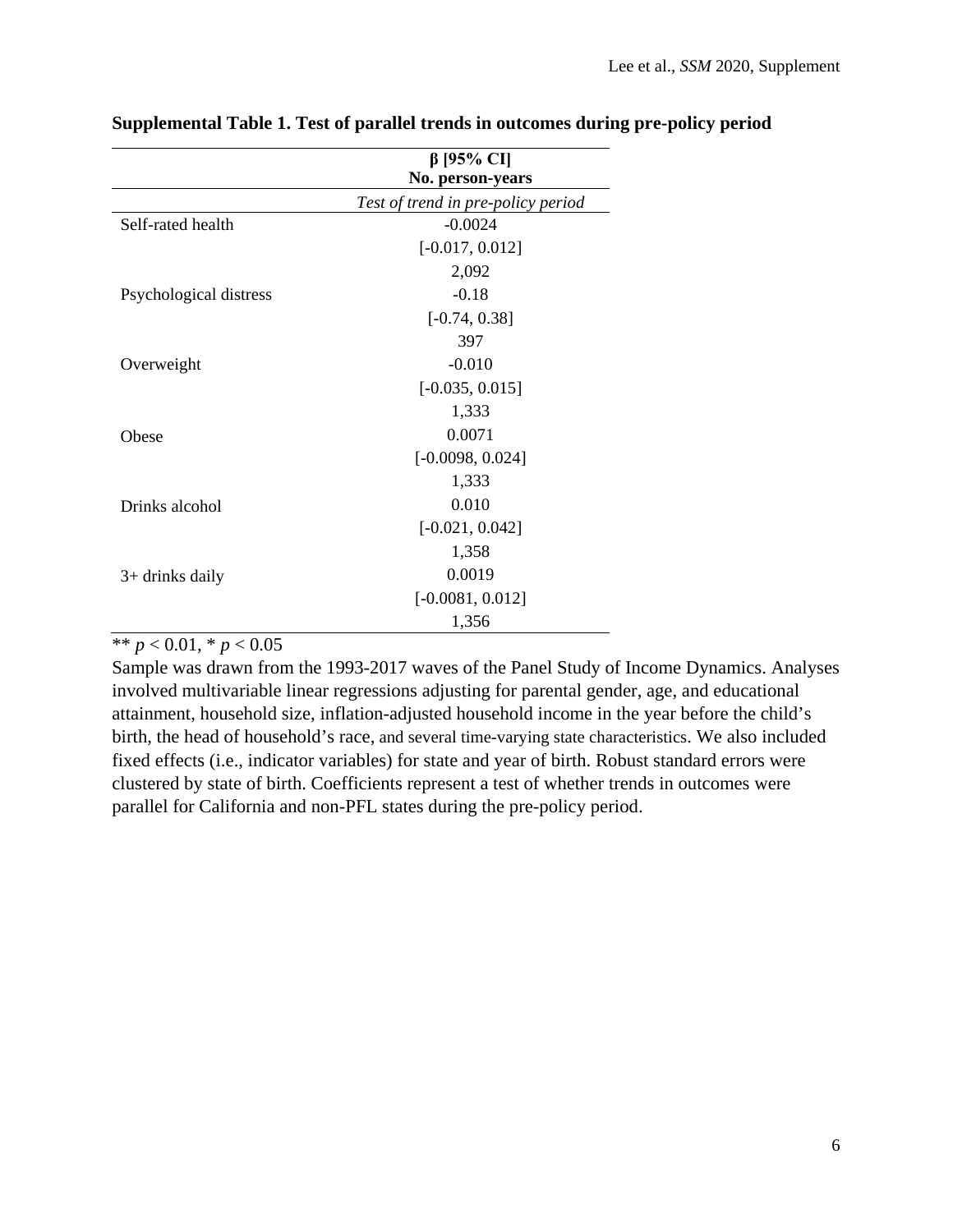|                       | β<br>[95% CI]                             |
|-----------------------|-------------------------------------------|
|                       | Pre-post policy difference in composition |
| Female                | $-0.030$                                  |
|                       | $[-0.25, 0.19]$                           |
| Age                   | $1.57*$                                   |
|                       | [0.33, 2.81]                              |
| Married               | $-0.062$                                  |
|                       | $[-0.27, 0.14]$                           |
| Race                  |                                           |
| White                 | $-0.11$                                   |
|                       | $[-0.30, 0.075]$                          |
| <b>Black</b>          | 0.037                                     |
|                       | $[-0.14, 0.22]$                           |
| Hispanic              | 0.017                                     |
|                       | $[-0.057, 0.091]$                         |
| Other                 | $0.059*$                                  |
|                       | [0.0017, 0.12]                            |
| Education             |                                           |
| Less than high school | 0.0061                                    |
|                       | $[-0.14, 0.16]$                           |
| High school           | $-0.072$                                  |
|                       | $[-0.29, 0.14]$                           |
| Some college          | $-0.047$                                  |
|                       | $[-0.25, 0.16]$                           |
| College or more       | 0.11                                      |
|                       | $[-0.037, 0.26]$                          |
| Number of children    | 0.091                                     |
|                       | $[-0.28, 0.46]$                           |
| Household income      | 2,899                                     |
|                       | $[-13, 652, 19, 450]$                     |

**Supplemental Table 2. Test for differential compositional changes in California versus other states**

\*\*  $p < 0.01$ , \*  $p < 0.05$ 

Sample was drawn from the 1993-2017 waves of the Panel Study of Income Dynamics. Analyses involved linear regressions with fixed effects (i.e., indicator variables) for state and year of birth. Robust standard errors were clustered by state of birth. Coefficients represent a test of whether trends in outcomes were different in California versus non-PFL states across the pre-policy period.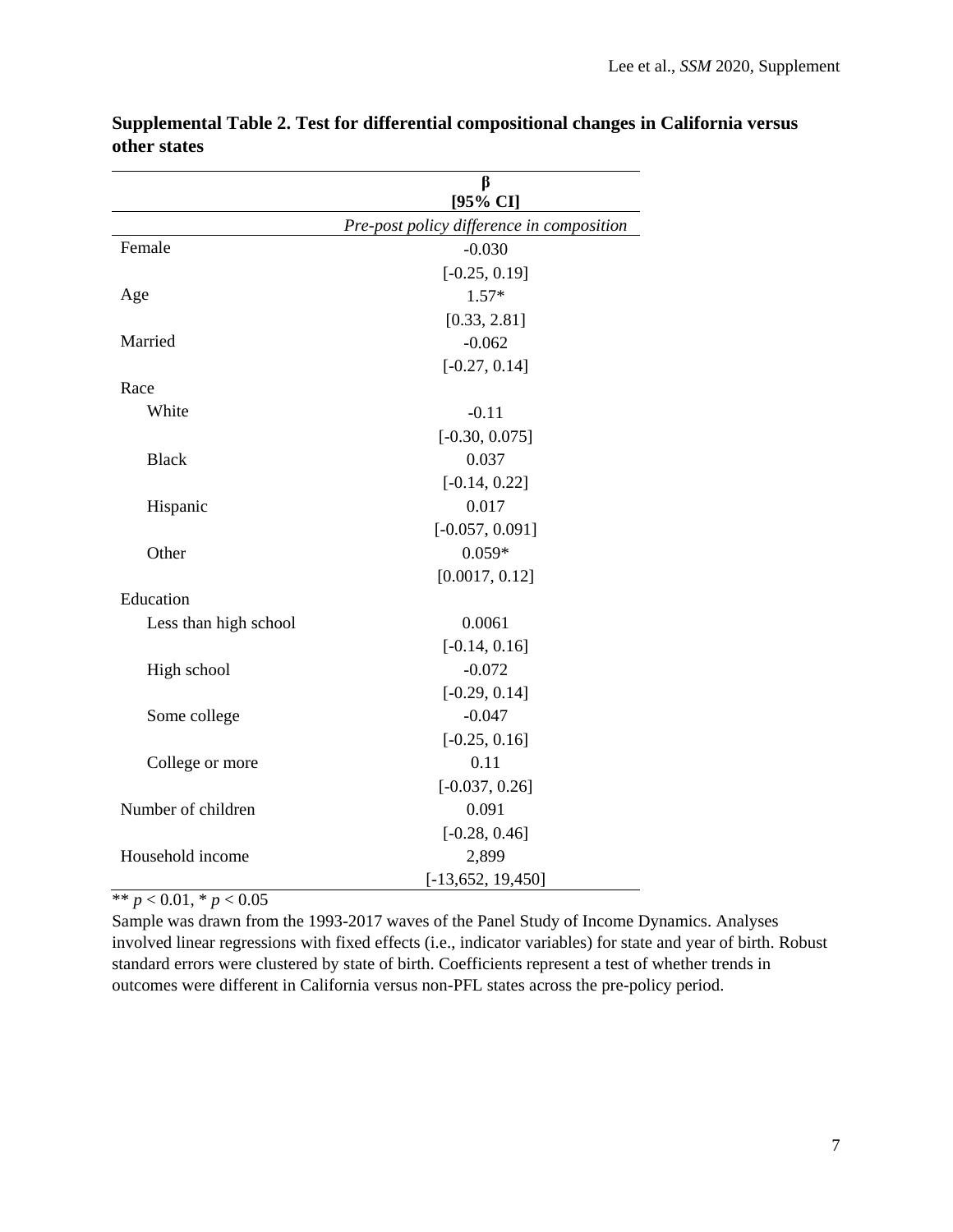|                        | β<br>[95% CI]    |                  |  |
|------------------------|------------------|------------------|--|
|                        | <i>2001</i>      | 2007             |  |
| Self-rated health      | $-0.11$          | 0.057            |  |
|                        | $[-0.42, 0.21]$  | $[-0.085, 0.20]$ |  |
| Psychological distress | $-1.87**$        | $1.30*$          |  |
|                        | $[-3.11, -0.63]$ | [0.059, 2.54]    |  |
| Overweight             | 0.19             | 0.044            |  |
|                        | $[-0.13, 0.52]$  | $[-0.070, 0.16]$ |  |
| Obese                  | $-0.064$         | 0.035            |  |
|                        | $[-0.27, 0.14]$  | $[-0.062, 0.13]$ |  |
| Drinks alcohol         | $-0.18$          | 0.075            |  |
|                        | $[-0.47, 0.11]$  | $[-0.061, 0.21]$ |  |
| $3+$ drinks daily      | $-0.078$         | $0.12*$          |  |
|                        | $[-0.17, 0.014]$ | [0.015, 0.23]    |  |

# **Supplemental Table 3. Placebo test of the effect of paid family leave policy on parent health**

\*\*\* *p* < 0.001, \*\* *p* < 0.01, \* *p* < 0.05

Sample was drawn from the 1993-2017 waves of the Panel Study of Income Dynamics. Analyses involved multivariable linear regressions adjusting for parental gender, age, and educational attainment, household size, inflation-adjusted household income in the year before the child's birth, the head of household's race, and several time-varying state characteristics. We also included fixed effects (i.e., indicator variables) for state and year of birth. Robust standard errors were clustered by state of birth.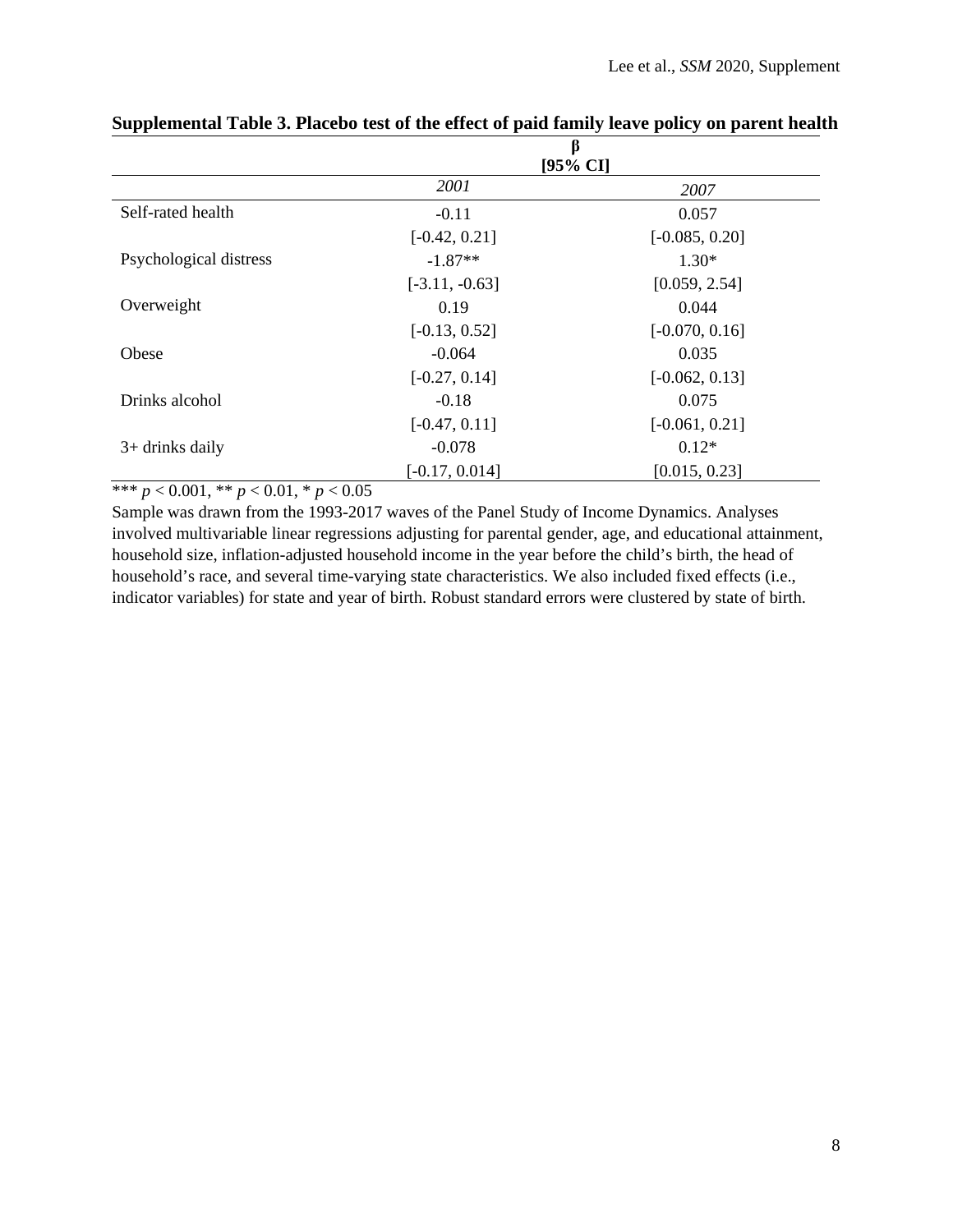|                        | B                   |
|------------------------|---------------------|
|                        | $[95\% \text{ CI}]$ |
|                        | Policy effect       |
| Self-rated health      | 0.054               |
|                        | $[-0.047, 0.16]$    |
| Psychological distress | $-0.12$             |
|                        | $[-0.75, 0.50]$     |
| Overweight             | $-0.059*$           |
|                        | $[-0.12, -0.003]$   |
| Obese                  | $-0.038$            |
|                        | $[-0.091, 0.015]$   |
| Drinks alcohol         | $-0.13***$          |
|                        | $[-0.20, -0.049]$   |
| $3+$ drinks daily      | $-0.071**$          |
|                        | $[-0.3, -0.015]$    |

**Supplemental Table 4. Effect of paid family leave policy on parent health, with multiple imputation**

\*\*\* *p* < 0.001, \*\* *p* < 0.01, \* *p* < 0.05

 $N = 6,690$  parents. Sample was drawn from the 1993-2017 waves of the Panel Study of Income Dynamics, in which missing values were imputed using multiple imputation using chained equations. Analyses involved multivariable linear regressions adjusting for parental gender, age, and educational attainment, household size, inflation-adjusted household income in the year before the child's birth, the head of household's race, and several time-varying state characteristics. We also included fixed effects (i.e., indicator variables) for state and year of birth. Robust standard errors were clustered by state of birth.